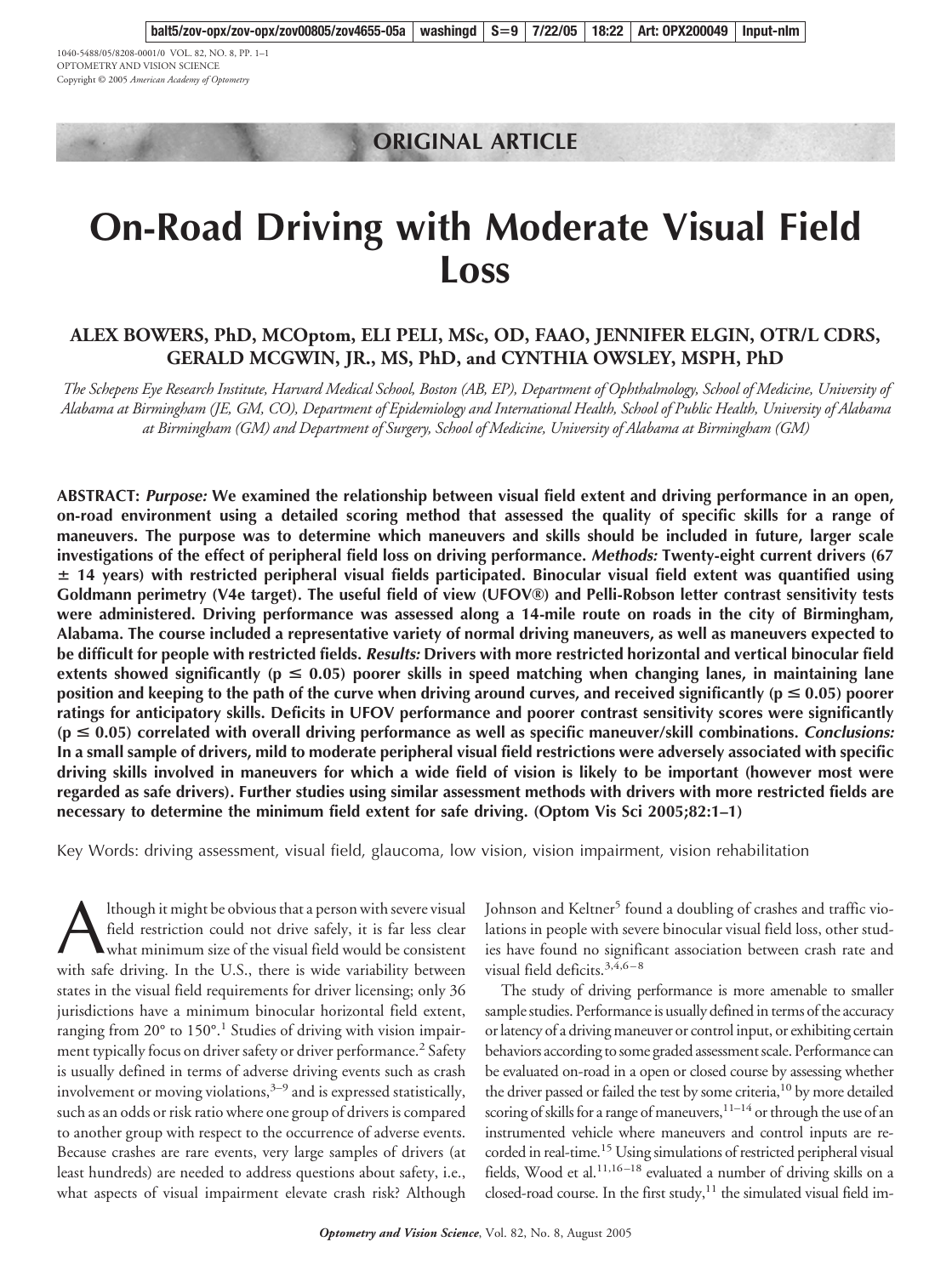| balt5/zov-opx/zov-opx/zov00805/zov4655-05a   washingd   S=9   7/22/05   18:22   Art: 0PX200049   Input-nlm |  |  |  |  |  |  |
|------------------------------------------------------------------------------------------------------------|--|--|--|--|--|--|
|------------------------------------------------------------------------------------------------------------|--|--|--|--|--|--|

2 Driving with Restricted Fields—Bowers et al.

pairment was severe (40° or 20° horizontal diameter) and awareness of peripheral objects, obstacle avoidance, reversing accuracy, and lane position (especially at corners) were all significantly affected; however, speed estimation and stopping distance (in response to an object thrown across the road) were not affected. In a second set of studies<sup>16-18</sup> with moderate simulated field loss (about 90° horizontal diameter), peripheral awareness of objects was the only skill from the original set of skills that was affected.

An alternative to using an on-road course is to assess driving skills within the controlled environment of a driving simulator. Coeckelbergh et al.<sup>19</sup> reported that drivers with moderate peripheral visual field loss (mean horizontal field diameter  $84^{\circ} \pm 35^{\circ}$ ) had increased lane position variability and made a greater number of lane boundary crossings than drivers with central visual field defects or mild visual field defects affecting the paracentral or midperipheral areas. Whereas, for drivers with mild to moderate field loss (mean horizontal field diameter  $130^{\circ} \pm 21$ ), Szylk et al.<sup>20</sup> found no difference in driving performance when compared to that of normally sighted controls. Simulator studies<sup>19-21</sup> of driving with peripheral visual field loss have primarily reported global measures of driving skills for the whole drive, and have not provided any, or only limited analysis, of skills for specific maneuvers.

In studying the role of vision impairment in driving performance, research using either simulated visual impairment, an on-road closed course, or driving within a virtual environment (no matter how well designed), does not constitute the real-world conditions of on-road driving. Studying functionally impaired drivers in on-road situations always presents safety concerns, and there is little control over external factors such as unexpected events and traffic density. Thus, it is not surprising that there are only limited data on the relationship between visual field extent and driving skills in an open-road driving situation.

Here we describe a study on the relationship between visual field extent and driving skills in an open, on-road environment. A detailed scoring method<sup>22</sup> was employed that assessed the quality of specific skills and maneuvers that were *a priori* expected to be negatively impacted by peripheral field loss (e.g., lane position and path keeping during curve taking or gap judgment when merging or changing lanes), as well as skills and maneuvers that we expected would not be affected by peripheral field loss (e.g., stopping distance at an intersection or speed appropriateness on a straight road segment). The purpose was to determine which maneuvers and skills should be included in future, larger scale investigations of the effect of peripheral field loss on driving performance.

In addition, we also investigated the relationship between driving skills and other measures likely to be related to driving performance,  $23,24$  namely useful field of view (UFOV) $25$  and contrast sensitivity. Deficits in the UFOV task, which relies on rapid visual processing speed and higher-order processing skills (selective and divided attention), have been linked to driving and mobility problems and slowing in visual task performance; $8,18,26-31$  reduced contrast sensitivity has also been linked to driving and mobility difficulties.18,20,28,31–35

#### **METHODS Subjects**

The recruitment population consisted of patients (ages  $\geq 18$ years) seen in ophthalmology clinics, affiliated to the University of Alabama at Birmingham (UAB), in the Callahan Eye Foundation Hospital over the previous 12-month period who had conditions that could cause peripheral visual field loss (e.g., glaucoma, retinitis pigmentosa). A contact letter was sent from the referring physician describing the study, which was followed by a telephone call to determine if the patient was interested in participating. If so, the study coordinator set up an appointment after a telephone interview confirming that the person held a current driver's license in Alabama and still drove. The goal was to recruit at least 25 subjects. The Institutional Review Boards of UAB and Schepens Eye Research Institute approved the study.

#### **Procedures**

The study visit took place in the Driving Assessment Clinic at UAB. Before enrollment, each participant signed a document of informed consent after the nature and purpose of the study were explained. The visit lasted approximately 2 to 3 hours. The protocol consisted of two parts, in-clinic functional assessments/interviews and an on-road evaluation of driving performance. All testing was carried out by a certified driving rehabilitation specialist (CDRS) who is also a licensed occupational therapist (OTR/L). A second evaluator participated in the on-road evaluation, as described later.

#### **Vision Measures**

Visual acuity for distance was measured monocularly and binocularly with habitual (walk-in) correction, since we were interested in the participant's vision while using the correction worn for distance tasks such as driving. Testing was carried out using the Early Treatment for Diabetic Retinopathy Study chart<sup>36</sup> and its standard protocol, and expressed as logarithm of the minimum angle of resolution. Contrast sensitivity, measured monocularly using the Pelli-Robson chart and its standard protocol, $37$  was scored with the letter-by-letter scoring method, and expressed as log sensitivity.<sup>38</sup>

The extent of the visual field in each eye was assessed with the Goldmann perimeter. Worldwide there is no consensus as to which Goldmann target should be used to assess the functional visual field for driver licensing: the III4e target is recommended in the United Kingdom<sup>39</sup> and some states of the U.S. (e.g., Kentucky<sup>1</sup>), while the IV4e target is used in Australia.<sup>40</sup> As driving primarily involves detection of large objects, we used the largest available target, the V4e stimulus. The outer boundaries of the peripheral field were plotted using a kinetic strategy, moving from peripheral areas of non-seeing to seeing, along each of the main meridians (0°, 15°, 30°, 45° through 345°) in random order. The integrity of the seeing field was checked by static testing (off/on presentation) at 28 locations within the 10° above and below the horizontal midline (the area of the field most likely to be used when viewing through the windshield; Fig. 1). The monocular field plots **F1**were superimposed in order to derive the extent of the binocular field. Three binocular field scores were determined: the horizontal extent along the 0°–180° meridian (maximum extent 180°), normally used when specifying the field extent for driver licensing; the vertical extent along the 90° – 270° meridian (maximum extent about 130°); and a measure of the overall field extent, the sum of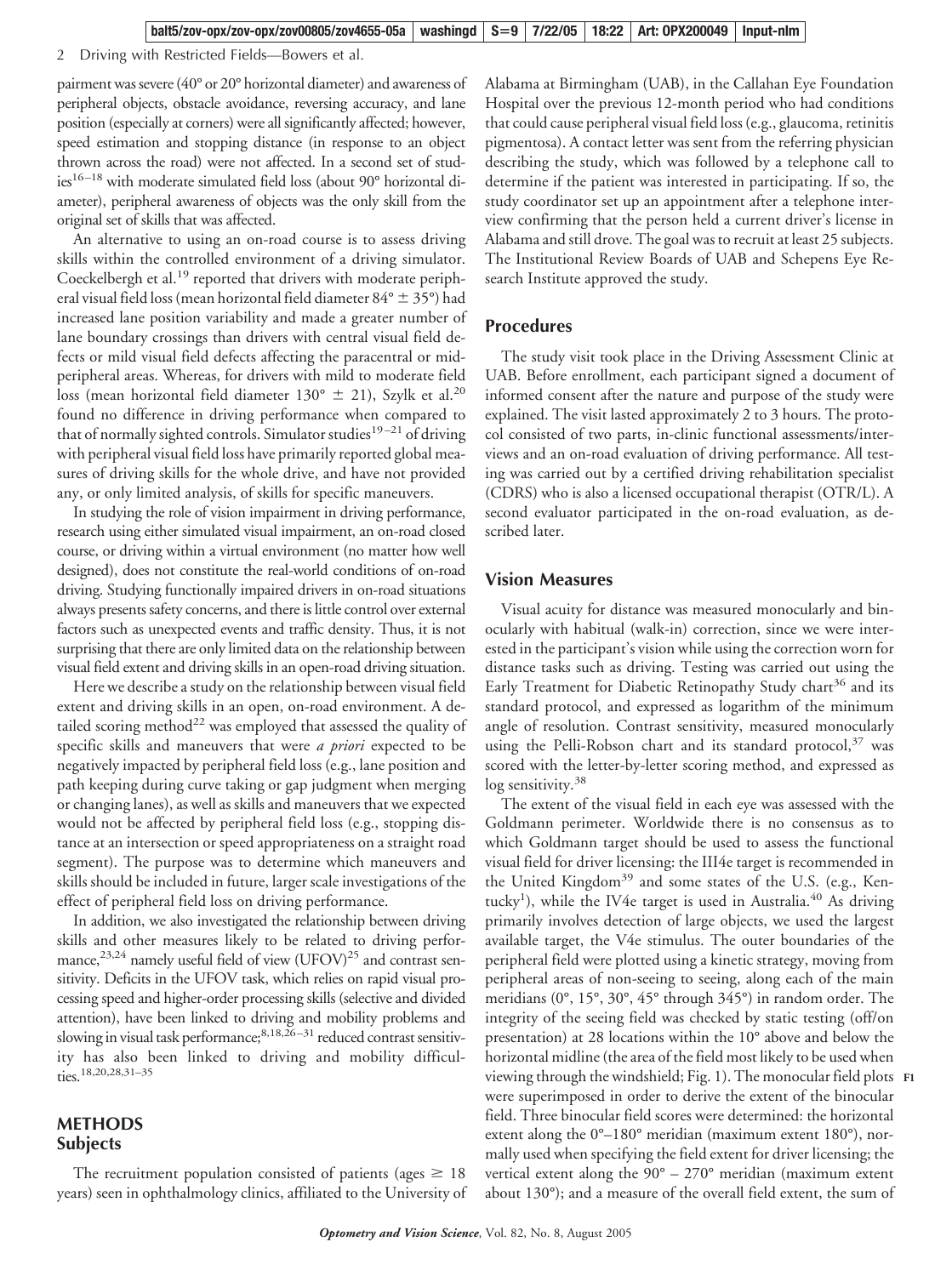

Driving with Restricted Fields—Bowers et al. 3



#### **FIGURE 1.**

The 28 locations (within the 10° above and below the horizontal midline) evaluated with static testing as part of the visual fields assessment using Goldmann perimetry with the V4e stimulus.

the extents along 12 meridians 0°, 30°, 60°, 90°, 120°, 150°, 180°, 210°, 240°, 270°, 300° and 330° (maximum extent about 970°).

#### **Useful Field of View**

The useful field of view test (UFOV®; Visual Awareness, Inc.)<sup>25</sup> was administered to provide a measure of the speed with which participants could rapidly process stimuli under divided attention conditions. In three increasingly complex subtests, central, peripheral, and distractor stimuli were presented as white targets ( $2 \times 1.5$  cm) against a black background on a touch-driven 17-inch monitor. Participants viewed the monitor binocularly at a distance of 60 cm. Each trial consisted of four consecutive display screens:<sup>1</sup> a fixation box,<sup>2</sup> a test stimulus,<sup>3</sup> a full-field, white-noise visual mask, and<sup>4</sup> a response screen. The white-noise visual mask was presented following the stimuli in order to control display phosphor persistence<sup>41</sup> and eliminate afterimages or visual persistence. In the first subtest, which addressed speed of processing, the participant was asked to identify a central target (car or truck) presented in the fixation box. In the second subtest, addressing divided attention, the participant identified the central target, while also localizing a simultaneously presented peripheral target (car).

The third test, addressing selective attention, also demanded simultaneous identification of the central target and localization of the peripheral target. However, the peripheral target was embedded among distractors, making the task more difficult. Peripheral targets were presented 11 cm (10.5°) from the fixation box at one of eight radial locations (0°, 45°, 90°, 135°, 180°, 225°, 270°, 315°). Distractor stimuli were triangles of the same size and luminance as the peripheral target and uniformly filled the spaces between target locations. For each subtest, the duration of the display presentation was varied between 16 and 500 ms using a double staircase method in order to determine a threshold of 75%. Three scores were derived indicating the display time in milliseconds at which participants could correctly perform each subtest 75% of the time. The scores for each subtest can range from 16 to 500 ms.

#### **Questionnaires**

General health was assessed with a questionnaire used extensively in our prior work $30,42$  that asks participants whether they had problems in 17 areas (e.g., heart disease, cancer, diabetes mellitus) and then a summary measure of general health was created by summing the number of chronic conditions reports. Cognitive status was evaluated using the Mini-Mental Status Examination  $(MMSE).<sup>43</sup>$ 

The Driving Habits Questionnaire (DHQ)<sup>44</sup> was administered to provide information about driving experiences during the previous three months. Questions address several domains including current driving status, driving exposure (e.g., miles per week, days/ week), dependence on other drivers, driving difficulty, and driving space. The DHQ has established construct validity and test-retest reliability,<sup>44</sup> and previous research has also demonstrated that adults can validly report their driving exposure.<sup>45</sup> The questionnaires and MMSE were interviewer-administered.

#### **On-Road Driving Performance**

Following completion of the in-clinic functional assessment, the on-road evaluation was carried out. The clinic vehicle consisted of a 1998 Chevrolet Lumina equipped with a passenger side brake. There were two evaluators: the CDRS in the front passenger seat, with a second trained evaluator in the back seat of the vehicle. Their evaluation tasks are described below. Driving assessments were conducted between 10.00am and 3.30pm to avoid peak hour traffic conditions. Assessments took place in both sunny and cloudy weather conditions, but not when it was raining, snowing or foggy.

The on-road driving course and scoring methods were based on a design developed specifically for implementation in a number of related studies in which drivers with a range of different vision impairments (including hemianopia, restricted peripheral fields and central field loss) were to be assessed driving either with or without optical vision devices.<sup>22</sup> The course included a represen-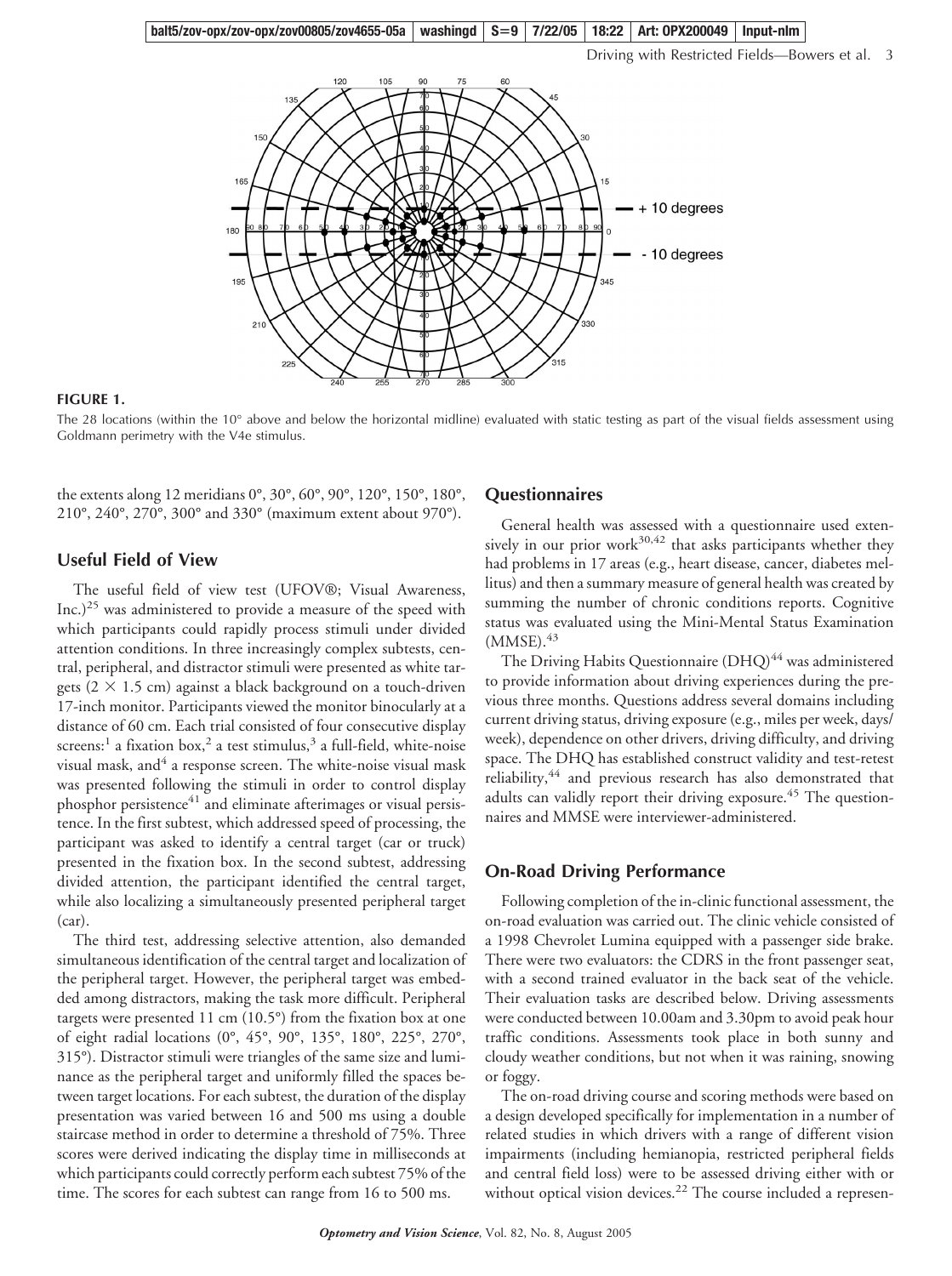| balt5/zov-opx/zov-opx/zov00805/zov4655-05a   washingd   S=9   7/22/05   18:22   Art: 0PX200049   Input-nlm |  |  |  |  |  |  |
|------------------------------------------------------------------------------------------------------------|--|--|--|--|--|--|
|------------------------------------------------------------------------------------------------------------|--|--|--|--|--|--|

4 Driving with Restricted Fields—Bowers et al.

tative variety of normal driving maneuvers, as well as maneuvers expected to be difficult for people with vision impairment. The total length of the course was 14 miles on roads in Birmingham, AL. All subjects drove the same course.

The course was divided into two sections: a preliminary off-road section, followed by an on-road section. In the preliminary section, vehicle control skills were evaluated in a parking lot to ensure that the participant had adequate vehicle control before proceeding to on-road driving; this section also provided the participant with an opportunity to become familiar with the car. The on-road section started on low-traffic roads and then proceeded to busier roads and interstate driving. The route comprised a variety of road types (two- and four-lane roads, interstate), intersections (with and without traffic lights, stop and yield signs), and sections with curbed and uncurbed edges, straight sections and curves. At predetermined points along the route performance of specific maneuvers (e.g., turn, merge) was scored with respect to itemized driving skills (e.g., lane position, gap judgment), as listed in Table 1. The backseat evaluator, masked to functional, medical, and driving exposure characteristics of the participant driver, carried out this scoring on a five-point scale, using a separate score sheet for each maneuver. Scores of 1 to 3 represented various levels of unsatisfactory performance, while 4 and 5 represented increasing levels of satisfactory performance: 1, driving evaluator had to take control of car; 2, skill performed in an unsafe manner (but evaluator did not have to take control); 3 skill performed in an unsatisfactory manner (but did not compromise safety); 4, skill performed in a satisfactory manner; 5, skill performed in a flawless manner.

Global driving performance for the entire drive was assessed at the end of the on-road test by both the front-seat CDRS and the back-seat evaluator. Ratings were made on a 5 point scale (as above) on the following items: interaction with other traffic, anticipatory skills (margin of error), vehicle control, reaction to unexpected events, adjustment of speed to traffic conditions, and overall driving. Global driving was also assessed for interstate driving in terms of the first four items; since the CDRS was focused on safe control of the vehicle during interstate travel at high speeds, these ratings were made only by the back-seat evaluator.

#### **Statistical Analysis**

For driving maneuvers that were assessed more than once (Table 1), the mean score for each driving skill was computed and used in correlation analyses. For measures of global driving performance rated by the two evaluators, the mean score of the two raters was used. The three UFOV scores did not conform to a normal distribution; visual field extent data and contrast sensitivity scores were normally distributed. Spearman correlation coefficients and associated tests of significance were calculated between ratings of driving performance (driving skills for each maneuver and global scores) and the three binocular Goldman visual field extent measures, the three UFOV scores and contrast sensitivity scores (better eye and worse eye). Partial correlation coefficients adjusting for the potential confounding factors of age and cognitive status score were also calculated. Inter-rater reliability for global ratings of driving performance, given by the front-seat CDRS and the back-seat

#### **TABLE 1.**

**T1**

Summary of specific maneuvers and driving skills scored along the route of the on-road driving assessment. (Skills scored for each maneuver are indicated by an "x").

| Maneuvers                                |                   |                               |                              |                              |              | Driving skills scored on 5-point scale for each maneuver |                 |                      |                               |
|------------------------------------------|-------------------|-------------------------------|------------------------------|------------------------------|--------------|----------------------------------------------------------|-----------------|----------------------|-------------------------------|
| Description                              | Number            | Lane<br>position <sup>a</sup> | Gap<br>judgment <sup>b</sup> | Path<br>keeping <sup>c</sup> | Steering     | Speed<br>steadiness appropriated                         | Speed<br>matche | Spacing <sup>†</sup> | Stop<br>position <sup>8</sup> |
| Turning at intersection                  | 3 left<br>3 right | X<br>Pre & Post               | $\boldsymbol{\mathsf{X}}$    | $\mathsf{x}$                 |              | X                                                        |                 |                      | X                             |
| Merging                                  | 3                 | X<br>Pre & Post               | $\boldsymbol{\mathsf{X}}$    |                              |              |                                                          | X               |                      |                               |
| Changing lanes                           | 3 left<br>3 right | X<br>Pre & Post               | $\mathsf X$                  |                              | X            |                                                          | X               |                      |                               |
| Crossing intersection                    | 3                 | X<br>Pre & Post               |                              |                              | $\mathsf{X}$ | $\mathsf{X}$                                             |                 |                      | $\boldsymbol{\mathsf{x}}$     |
| Straight road (Lane control) 1 (Highway) |                   | X<br>During                   |                              |                              | X            | X                                                        |                 | X                    |                               |
| Curve taking                             | 2 right<br>2 left | X<br>During                   |                              | $\mathsf{x}$                 | X            | X                                                        |                 | X                    |                               |
| Interstate exiting                       |                   | X<br>Pre & Post               |                              |                              |              |                                                          | X               |                      |                               |

<sup>a</sup> Pre = lane position before maneuver begins; Post = lane position after maneuver completed; During = lane position during maneuver

<sup>b</sup> Judgment of gap or distance between the test vehicle and vehicles from one or both sides when crossing or moving into their lane  $\epsilon$  Curve of the path taken during a maneuver that involves going around a curve

<sup>d</sup> Whether speed is appropriate for the maneuver

<sup>e</sup> Whether speed is adjusted or matched to the speed of traffic in the new lane

<sup>f</sup> Following distance

<sup>g</sup> Stop position relative to end of lane at intersection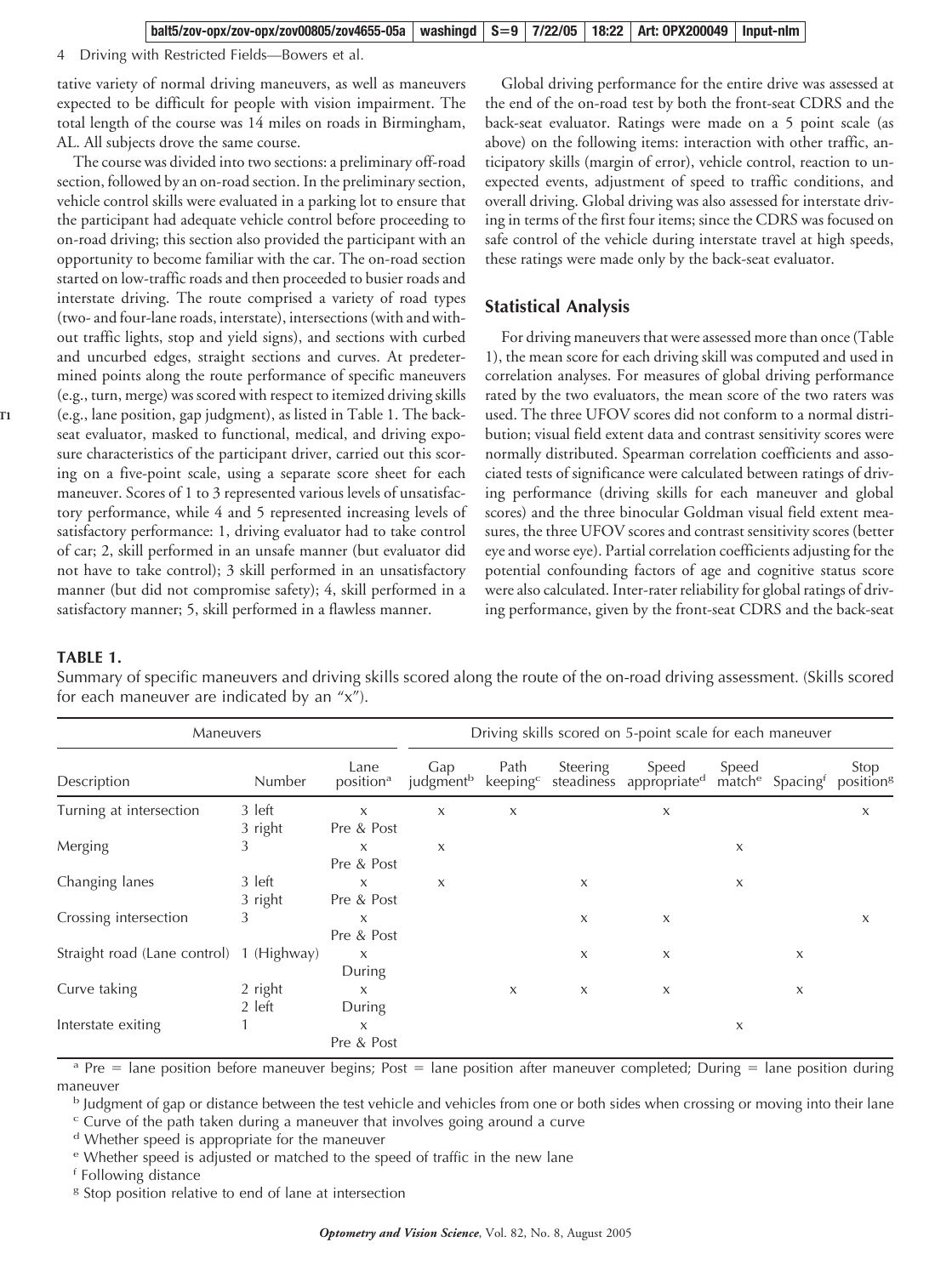| balt5/zov-opx/zov-opx/zov00805/zov4655-05a   washingd   S=9   7/22/05   18:22   Art: 0PX200049   Input-nlm |  |  |  |  |  |  |  |
|------------------------------------------------------------------------------------------------------------|--|--|--|--|--|--|--|
|------------------------------------------------------------------------------------------------------------|--|--|--|--|--|--|--|

Driving with Restricted Fields—Bowers et al. 5

evaluator, was analyzed using weighted kappa coefficient. Kappa values of 0.7 to 0.8 were considered acceptable agreement; the weighted coefficient was 0.72. P-values of  $\leq$  0.05 were considered statistically significant. Due to an increased risk of type I errors, some researchers argue that an adjustment of p-values should be employed when multiple correlations are performed; however, if the adjustment is too conservative, then there is an increased risk of type II errors occurring.<sup>46</sup> In the context of this study, which was essentially exploratory in nature, we chose not to adjust p-values.<sup>47</sup> The p-value associated with each correlation is independent of the others; therefore, the probability of a type I error remains the same for each correlation, with or without adjustment of the level of significance. All analyses were conducted using SAS version 8.2 (Cary, NC).

#### **RESULTS**

Twenty-eight persons enrolled in the study whose characteristics are listed in Table 2. The majority of participants were older adults with 75% over age 58 (range 33 to 84 years). The sample was mostly male and split about evenly between African Americans and whites. The etiology of vision impairment was almost entirely due to primary open angle glaucoma (27 of 28), with one participant having retinitis pigmentosa. Participants averaged approximately 2 to 3 co-morbid medical conditions, and cognitive status (MMSE score) was very good on average. With respect to driving exposure, participants reported driving on average 5 to 6 d per week, to 4 places in 12 trips. In terms of miles per week behind the wheel, there was wide variability in the sample from 2 to 348; however, all subjects were drivers since young adulthood.

With respect to vision, binocular visual acuity was good, averaging 20/25, contrast sensitivity was within the range that might reasonably be expected for our sample, and binocular visual field loss was (qualitatively) mild to moderate (Table 2). The binocular horizontal field extent ranged from 78°-165° (mean 123°) and the binocular vertical field extent from 50°-124° (mean 89°). Eighty percent would have met the requirement for driver licensing in 16

#### **TABLE 2.**

**T2**

Demographic, medical, functional, and driving exposure characteristics of sample ( $N = 28$ )

|                                        |          | Descriptive statistics |             |
|----------------------------------------|----------|------------------------|-------------|
| Variable name                          | N(%)     | Mean $\pm$ SD          | Median (QR) |
| Demographic characteristics            |          |                        |             |
| Age (years)                            |          | $67 \pm 14$            | 71 (18)     |
| Gender                                 |          |                        |             |
| Male                                   | 18 (64%) |                        |             |
| Race/ethnicity                         |          |                        |             |
| African American                       | 13 (46%) |                        |             |
| Asian American                         | $1(4\%)$ |                        |             |
| White                                  | 14 (50%) |                        |             |
| Medical characteristics                |          |                        |             |
| Number of medical conditions           |          | $2.8 \pm 1.7$          | 3.0(2.5)    |
| Etiology of visual field impairment    |          |                        |             |
| Glaucoma                               | 27 (96%) |                        |             |
| Retinitis Pigmentosa                   | $1(4\%)$ |                        |             |
| Functional characteristics             |          |                        |             |
| Cognitive status                       |          | $28 \pm 2$             | 29(4)       |
| Visual acuity (logMAR)                 |          |                        |             |
| Both eyes                              |          | $0.09 \pm 0.11$        | 0.10(0.20)  |
| Better eye                             |          | $0.11 \pm 0.11$        | 0.10(0.20)  |
| Worse eye                              |          | $0.27 \pm 0.24$        | 0.20(0.30)  |
| Contrast sensitivity (log sensitivity) |          |                        |             |
| Better eye                             |          | $1.37 \pm 0.20$        | 1.35(0.25)  |
| Worse eye                              |          | $1.24 \pm 0.29$        | 1.28(0.38)  |
| Binocular visual field ()              |          |                        |             |
| Horizontal field width                 |          | $123 \pm 20$           | 120(22)     |
| Vertical field height                  |          | $89 \pm 21$            | 93 (29)     |
| Total field                            |          | $628 \pm 117$          | 614 (179)   |
| Useful field of view (ms)              |          |                        |             |
| Subtest 1 (visual processing speed)    |          | $77 \pm 132$           | 18(40)      |
| Subtest 2 (divided attention)          |          | $267 \pm 190$          | 297 (427)   |
| Subtest 3 (selective attention)        |          | $404 \pm 135$          | 500 (175)   |
| Driving exposure characteristics       |          |                        |             |
| Days driven per week                   |          | $5.7 \pm 1.7$          | 7.0(2.0)    |
| Places driven per week                 |          | $4.4 \pm 1.8$          | 4.5(2.0)    |
| Trips driven per week                  |          | $11.7 \pm 7.2$         | 10.0(10.0)  |
| Miles driven per week                  |          | $140 \pm 97$           | 126 (148)   |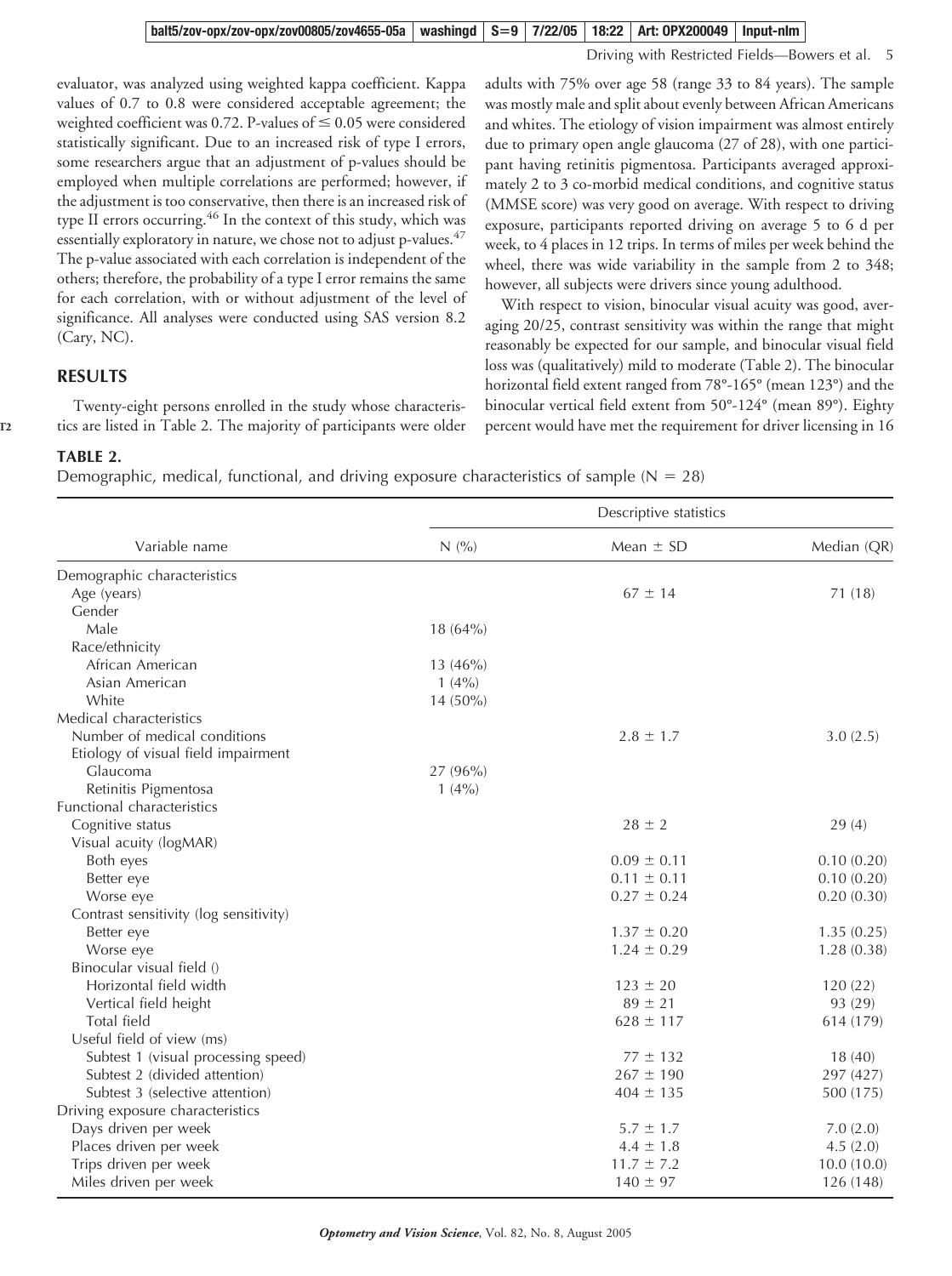| ī      |  |
|--------|--|
| ÿ<br>L |  |
|        |  |
|        |  |
|        |  |
|        |  |

| Driving maneuver<br>skills scored | $\mathring{Z}$ | horizontal<br>Binocular<br>field | Binocular<br>vertical<br>field | Binocula<br>field<br>total                                        | UFOV Subtest<br>processing<br>I visual<br>speed | UFOV Subtest<br>2 divided<br>attention | selective<br>attention<br>Subtest<br><b>DFOY</b><br>S | Contrast sensitivity<br>eye<br>better | worse eye<br>sensitivity<br>Contrast |
|-----------------------------------|----------------|----------------------------------|--------------------------------|-------------------------------------------------------------------|-------------------------------------------------|----------------------------------------|-------------------------------------------------------|---------------------------------------|--------------------------------------|
| Turning                           | 28             |                                  |                                |                                                                   |                                                 |                                        |                                                       |                                       |                                      |
| Lane position                     |                | 0.123(0.548)                     | 0.280(0.166)                   | 0.211(0.301)                                                      | 0.127(0.536)                                    | $-0.289(0.152)$                        | $-0.147(0.472)$                                       | 0.323 (0.115                          | 0.113(0.616)                         |
| Gap judgment                      |                | 0.052 (0.802)                    | 0.192(0.346)                   | 0.027(0.898)                                                      | $0.385(0.052)$ <sup>*</sup>                     | $-0.182(0.374)$                        | $-0.263(0.194)$                                       | 0.081(0.701)                          | $-0.026(0.909)$                      |
| Path keeping                      |                | 0.099(0.632)                     | $0.419(0.033)*$                | 0.299(0.137)                                                      | 0.233(0.252)                                    | $-0.346(0.084)$                        | 0.048(0.814)                                          | 0.057(0.787)                          | $-0.181(0.420)$                      |
| Speed appropriate                 |                | 0.214(0.294)                     | 0.174(0.394)                   | 0.288(0.153)                                                      | 0.045(0.828)                                    | $-0.153(0.456)$                        | 0.021(0.918)                                          | 0.186(0.374)                          | $-0.102(0.651)$                      |
| Stop position<br>Merging          | 24             | 0.143(0.485)                     | 0.207(0.310)                   | 0.146(0.477)                                                      | 0.006(0.975)                                    | 0.042(0.839)                           | $-0.092(0.654)$                                       | 0.242(0.244)                          | 网<br>$-0.041(0.85)$                  |
| Lane position                     |                | 0.252(0.257)                     | 0.145(0.520)                   | 0.274(0.217)                                                      | 0.262(0.238)                                    | $-0.522(0.013)$ *                      | 0.133(0.555)                                          | 0.084(0.716)                          | $-0.260(0.268)$                      |
| Gap judgment                      |                | 0.185(0.410)                     | 0.142(0.529)                   | 71 (0.448)<br>$\overline{C}$                                      | 0.030(0.896)                                    | $-0.123(0.586)$                        | 0.109(0.630)                                          | 0.055(0.814)                          | $-0.279(0.234)$                      |
| Speed match                       |                | 0.265(0.234)                     | 0.410(0.058)                   | 0.068(0.763)                                                      | $-0.207(0.356)$                                 | $-0.109(0.631)$                        | 0.166(0.461)                                          | 0.119(0.608)                          | $-0.325(0.161)$                      |
| Changing lanes                    | 27             |                                  |                                |                                                                   |                                                 |                                        |                                                       |                                       |                                      |
| Lane position                     |                | 0.379(0.062)                     | 0.281(0.173)                   |                                                                   | $-0.146(0.486)$                                 | $-0.390(0.054)$                        | $-0.123(0.558)$                                       | 0.247(0.245)                          | 0.082 (0.718)                        |
| Gap judgment                      |                | 0.106(0.615)                     | 0.310(0.132)                   | $\begin{array}{c} 0.330 \ (0.108) \\ 0.348 \ (0.088) \end{array}$ | 0.082(0.696)                                    | $-0.189(0.365)$                        | 0.187(0.370)                                          | 0.061 (0.777)                         | 0.144(0.522)                         |
| Steering steadiness               |                | 0.166(0.427)                     | 0.184(0.378)                   | 61(0.442)<br>$\overline{C}$                                       | $-0.294(0.154)$                                 | $-0.224(0.281)$                        | 0.015(0.944)                                          | 0.272(0.199)                          | 0.149(0.509)                         |
| Speed match                       |                | $0.555(0.004)$ *                 | $0.587(0.002)$ *               | 0.472(0.017)                                                      | $-0.312(0.130)$                                 | $-0.325(0.113)$                        | (0.205)<br>$-0.262$                                   | $(0.031)^*$<br>0.441                  | 0.198(0.378)                         |
| Crossing intersection             | 28             |                                  |                                |                                                                   |                                                 |                                        |                                                       |                                       |                                      |
| Lane position                     |                | 0.170(0.405)                     | 0.151(0.461)                   | 0.085(0.678)                                                      | 0.196(0.338)                                    | $-0.074(0.718)$                        | (0.936)<br>0.017                                      | (0.870)<br>0.035                      | $-0.061(0.789)$                      |
| Steering steadiness               |                | 0.231(0.257)                     | 0.165(0.421)                   | 67(0.415)<br>$\overline{C}$                                       | 0.081(0.694)                                    | $-0.231(0.256)$                        | 0.001(0.998)                                          | 0.276(0.182)                          | 0.052(0.818)                         |
| Speed appropriate                 |                | 0.309(0.125)                     | 0.291(0.149)                   | 0.340 (0.090)                                                     | 0.163(0.426)                                    | $-0.133(0.518)$                        | 0.009(0.964)                                          | 0.230(0.269)                          | $-0.086(0.702)$                      |
| Stop position                     |                | 0.194(0.342)                     | 0.381 (0.055)                  | 104(0.614)<br>$\overline{0}$ .                                    | $-0.234(0.250)$                                 | (0.981)<br>0.005                       | (0.621)<br>0.102                                      | (0.818)<br>0.049                      | (0.784)<br>$-0.062$                  |
| Straight road                     | 27             |                                  |                                |                                                                   |                                                 |                                        |                                                       |                                       |                                      |
| Lane position                     |                | 0.071 (0.736)                    | 0.226(0.277)                   | 96(0.347)<br>$\overline{0}$ :                                     | 0.112(0.595)                                    | $-0.294(0.153)$                        | 0.196(0.347)                                          | 0.060(0.782)                          | $-0.197(0.380)$                      |
| Steering steadiness               |                | $-0.050(0.813)$<br>0.301 (0.144) | 0.169(0.420)<br>0.306 (0.138)  | 21 (0.564)<br>77 (0.397)<br>$\overline{0}$ .<br>$\overline{0}$ .  | $-0.231(0.266)$<br>$-0.037(0.859)$              | $-0.191(0.360)$<br>$-0.083(0.694)$     | 0.026(0.901)<br>0.181 (0.386)                         | 0.172(0.421)<br>0.061 (0.778)         | 0.092(0.682)<br>$-0.216(0.334)$      |
| Speed appropriate<br>Spacing      |                | 0.351 (0.086)                    | 0.327(0.110)                   | 67 (0.197)<br>0.2                                                 | (0.557)<br>$-0.123$                             | $-0.037(0.862)$                        | 0.001(0.996)                                          | (0.877)<br>0.033                      | $-0.126(0.577)$                      |
| Curve taking                      | 28             |                                  |                                |                                                                   |                                                 |                                        |                                                       |                                       |                                      |
| Lane position                     |                | $0.509(0.008)$ *                 | $0.547(0.004)$ *               |                                                                   | $-0.225(0.269)$                                 | $-0.494(0.010)*$                       | $-0.188(0.356)$                                       | 0.345(0.091)                          | 0.253(0.256)                         |
| Path keeping                      |                | $0.460(0.018)$ *                 | $0.580(0.002)*$                | $0.567(0.003)*$<br>0.577 $(0.002)*$                               | $-0.325(0.105)$                                 | $-0.363(0.068)$                        | $-0.177(0.388)$                                       | 0.276(0.182)                          | 0.039(0.862)                         |
| Steering steadiness               |                | 0.232(0.254)                     | 0.277(0.171)                   | 0.289(0.153)                                                      | $-0.262(0.195)$                                 | $-0.492(0.011)*$                       | $-0.019(0.925)$                                       | $0.449(0.024)$ *                      | 0.195(0.385)                         |
| Speed appropriate                 |                | 0.375 (0.059)                    | 0.318(0.114)                   | 0.311 (0.122)                                                     | $-0.450(0.021)$ *                               | $-0.380(0.056)$                        | $-0.044(0.830)$                                       | $0.440(0.028)$ *                      | 0.014(0.949)                         |
| Spacing                           |                | $0.445(0.049)$ *                 | 0.343(0.139)                   | 0.446 (0.049)                                                     | $-0.005(0.985)$                                 | $-0.334(0.150)$                        | $-0.216(0.360)$                                       | (0.060)<br>0.427                      | $-0.272(0.274)$                      |
| Interstate exiting                | 23             |                                  |                                |                                                                   |                                                 |                                        |                                                       |                                       |                                      |
| Lane position                     |                | 0.416(0.061)                     | 0.416(0.061)                   | $0.441(0.046)*$                                                   | $-0.188(0.415)$                                 | $-0.243(0.288)$                        | 0.061(0.793)                                          | 0.221(0.349)                          | $-0.116(0.635)$                      |
| Speed match                       |                | 0.353(0.116)                     | 0.187(0.418)                   | 0.302(0.183)                                                      | $-0.138(0.552)$                                 | $-0.445(0.043)$ *                      | 0.046(0.843)                                          | (0.212)<br>0.292                      | $-0.235(0.333)$                      |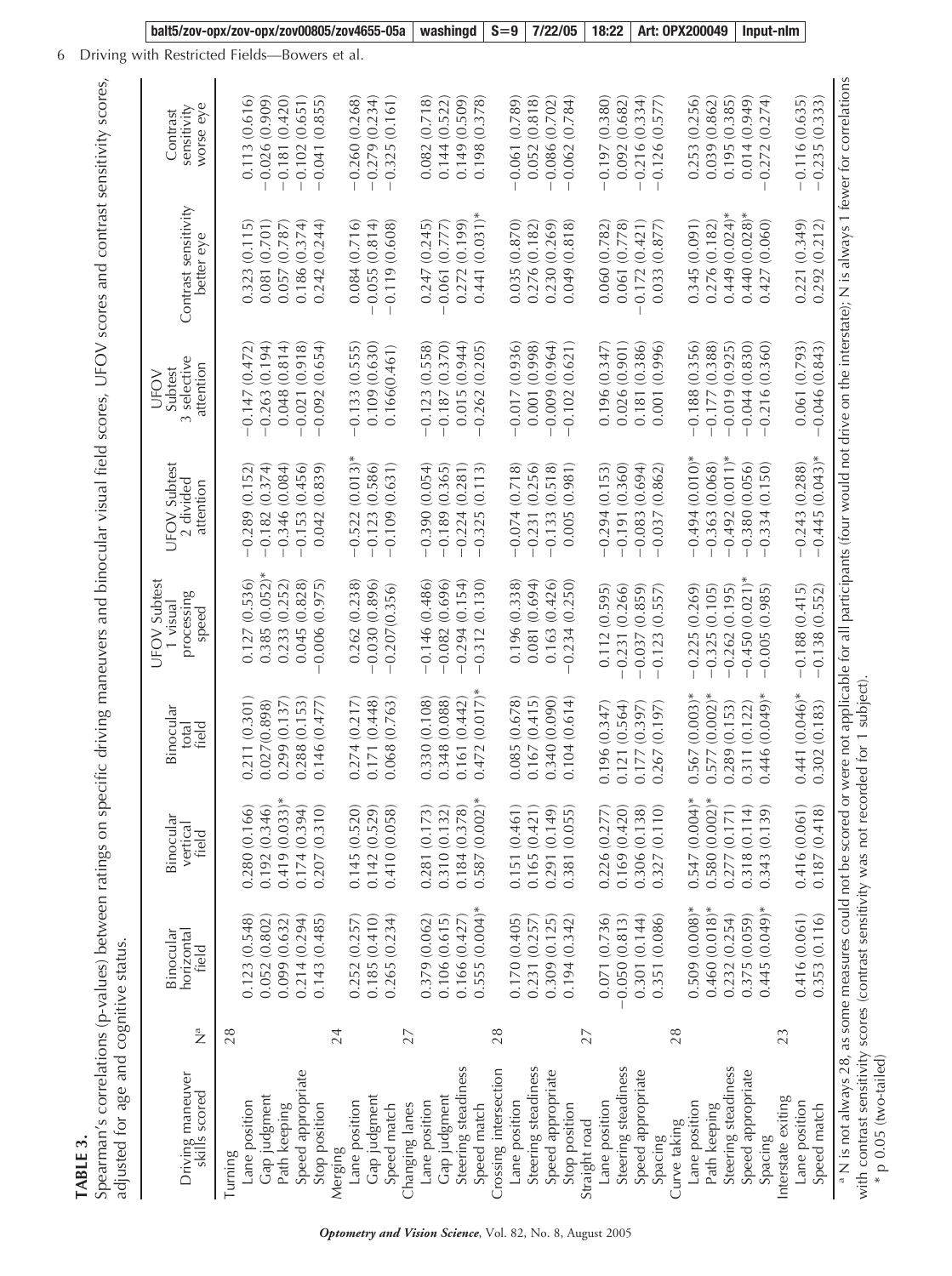

#### **FIGURE 2.**

**T3**

**F2**

Scatter plots of *raw* data for driving skills and binocular visual field scores and UFOV® scores, for which the correlations (adjusted for age and cognitive status) were significant (p ≤ 0.05; Table 3). (a) Horizontal field extent and speed matching when changing lane. (b) Vertical field extent and path keeping during curve taking. (c) Total field extent and lane position during curve taking. (d) UFOV subtest 2 and lane position during curve taking. More restricted fields or difficulties with divided attention (UFOV subtest 2) were associated with poorer driving skills (lower score represents worse performance).

states in the U.S., with minimum horizontal field diameters of 20 to 110°; 54% would have met the minimum 120° horizontal field diameter required in the European Union. Under binocular viewing conditions, none of the participants had any significant scotomata within the seeing field, as evaluated by the static presentations in the Goldmann perimetry assessment. For UFOV, scores ranged from no or minimal impairment  $(<138$  ms) to severely impaired  $(>380 \text{ ms})$ ; the mean score increased (performance became more impaired) as the level of task difficulty increased from subtest 1 to subtest 3 (Table 2). For all participants, binocular visual field extent, as measured with the Goldmann V4e target, was greater than the extent of the UFOV display.

Table 3 shows the correlations between each of the maneuver/ skill combinations and the binocular visual field variables, UFOV scores and contrast sensitivity scores, adjusted for age and cognitive status; raw unadjusted data is included in the form of scatterplots in Fig. 2 (to visually demonstrate representative significant correlations). A more restricted binocular horizontal field, vertical field and total field were all significantly ( $p \le 0.05$ ) associated with poorer performance in speed matching when changing lanes (Figure 2a), and with poorer performance in path keeping (Figure 2b) and lane positioning (Figure 2c) during curve taking, as expected. In addition, both a restricted horizontal and a restricted total field were significantly associated with poorer performance in maintaining an appropriate following distance (spacing) during curve taking, a more restricted vertical field was related to poorer performance in path keeping when turning, and a smaller total field with poorer performance in lane positioning when exiting the interstate.

Slower processing speed (UFOV subtest 1) was significantly (p  $\leq$  0.05) related to difficulties with gap judgment when turning and maintaining an appropriate speed during curve taking. Divided attention problems, as assessed in UFOV subtest 2, were significantly associated with poorer performance in lane positioning when merging, lane positioning (Figure 2d) and steadiness of steering during curve taking, and speed matching when exiting the interstate. UFOV subtest 3 (selective attention) was unrelated to all maneuver/skill combinations. Poorer contrast sensitivity scores in the better eye were significantly associated with poorer performance in speed matching when changing lanes, and in steadiness of steering and maintaining an appropriate speed during curve taking.

Significant ( $p \le 0.05$ ) associations with the global ratings for the binocular field variables, the UFOV subtests and contrast sensitivity in the better eye, adjusted for age and cognition, are as follows (Table 4): A reduced width of the horizontal field, a re-**T4** stricted vertical field and a reduced total field were all related to poorer ratings for anticipatory skills (Figure 3a) and interaction **F3**with other traffic on the interstate. In addition, a restricted vertical field was associated with difficulties adjusting speed to traffic conditions and with poorer scores on reaction to the unexpected in the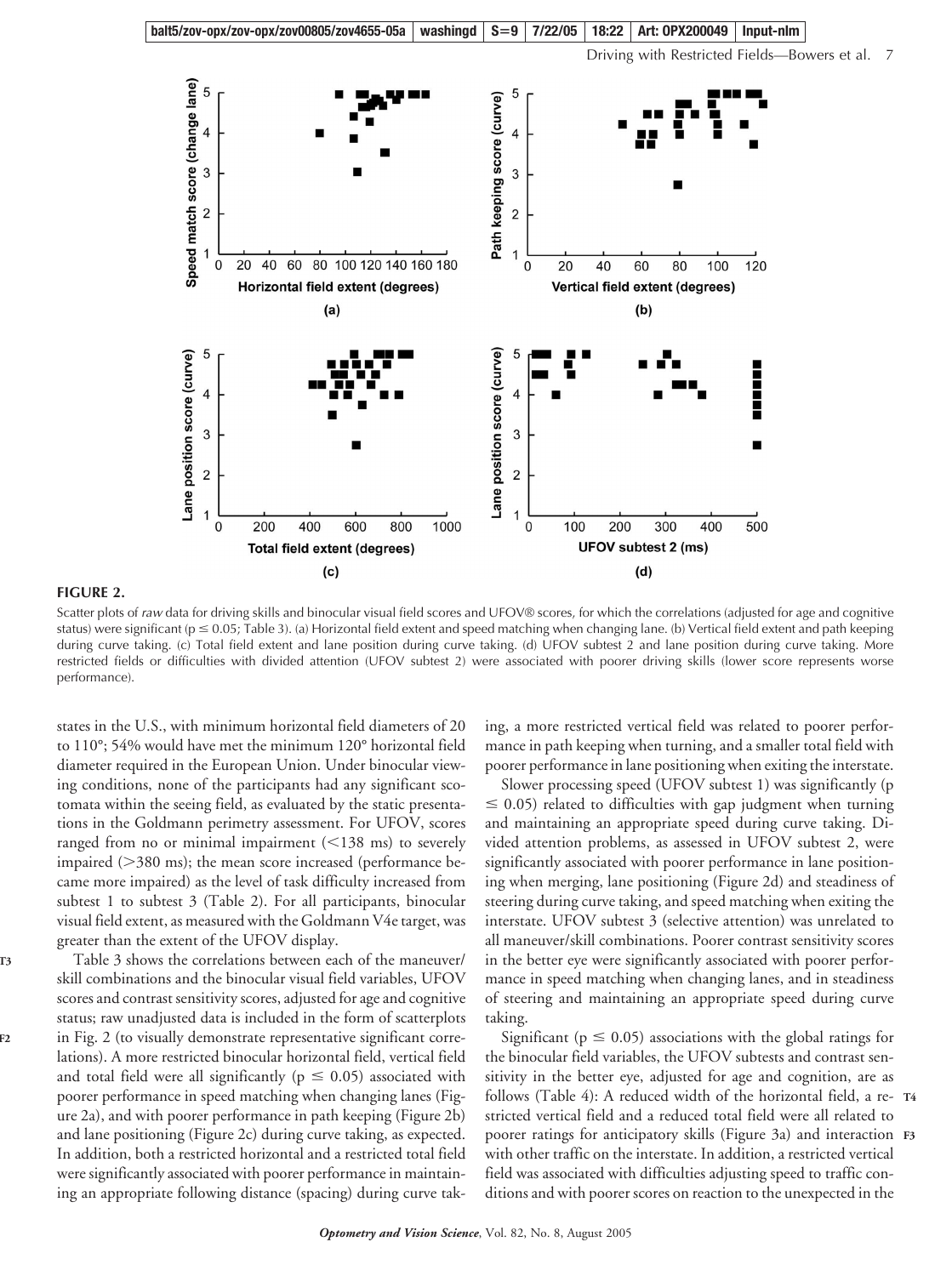| age and cognitive status.                                                                                                                                                                                                                                                                                                                                                                                                                                     |                                  | N <sup>a</sup> horizontal field<br>Binocular                    | ○<br>Binocular<br>vertical tiel                                      | total field<br>Binocular                                        | processing speed<br>UFOV Subtest<br>  visual                       | UFOV Subtest<br>2 divided<br>attention                                   | UFOV Subtest<br>3 selective<br>attention                                   | better eye<br>sensitivity<br>Contrast                            | Contrast sensitivity<br>worse eye                               |
|---------------------------------------------------------------------------------------------------------------------------------------------------------------------------------------------------------------------------------------------------------------------------------------------------------------------------------------------------------------------------------------------------------------------------------------------------------------|----------------------------------|-----------------------------------------------------------------|----------------------------------------------------------------------|-----------------------------------------------------------------|--------------------------------------------------------------------|--------------------------------------------------------------------------|----------------------------------------------------------------------------|------------------------------------------------------------------|-----------------------------------------------------------------|
| Interaction with other traffic<br>Vehicle control skills<br>Anticipatory skills<br>Entire drive <sup>b</sup>                                                                                                                                                                                                                                                                                                                                                  | 28<br>28<br>28                   | $0.462(0.018)*$<br>0.350(0.080)<br>0.153(0.454)                 | $0.506(0.008)$ *<br>0.339(0.090)<br>0.365(0.067)                     | $0.456(0.019)*$<br>0.255 (0.209)<br>0.324(0.107)                | $-0.180(0.378)$<br>$-0.165(0.421)$<br>0.049(0.813)                 | $-0.029(0.889)$<br>$-0.321(0.110)$<br>$-0.238(0.243)$                    | $-0.471(0.015)*$<br>$-0.099(0.632)$<br>$-0.312(0.120)$                     | $0.397(0.050)$ *<br>$0.587(0.002)$ *<br>$0.532(0.006)$ *         | 0.059(0.794)<br>0.241(0.280)<br>0.152(0.500)                    |
| Adjusting speed to conditions<br>Overall driving performance<br>Reaction to unexpected                                                                                                                                                                                                                                                                                                                                                                        | 24<br>$\approx$<br>28            | 0.320(0.111)<br>0.400(0.067)<br>0.488 (0.055)                   | $0.508(0.016)*$<br>0.331 (0.210)<br>0.274(0.176)                     | 0.314(0.236)<br>0.264(0.193)<br>0.300(0.175)                    | $-0.129(0.567)$<br>$-0.082(0.763)$<br>$-0.052(0.799)$              | $-0.428(0.047)$ *<br>$-0.397(0.128)$<br>$-0.346(0.083)$                  | $-0.414(0.036)*$<br>$-0.438(0.042)$ *<br>$-0.343(0.193)$                   | $0.419(0.037)$ *<br>0.373(0.096)<br>0.373 (0.170)                | 0.133(0.666)<br>$-0.154(0.493)$<br>0.060(0.801)                 |
| Interaction with other traffic<br>Reaction to unexpected<br>Vehicle control skills<br>Anticipatory skills<br>Interstate <sup>c</sup>                                                                                                                                                                                                                                                                                                                          | 24<br>24<br>$\overline{1}$<br>23 | $0.418(0.053)*$<br>0.308(0.265)<br>0.018(0.939)<br>0.339(0.123) | $0.479(0.024)$ *<br>$0.517(0.049)$ *<br>0.309(0.162)<br>0.306(0.177) | $0.487(0.022)*$<br>0.233(0.311)<br>0.434(0.106)<br>0.342(0.119) | 0.108(0.631)<br>$-0.004(0.986)$<br>$-0.276(0.214)$<br>0.158(0.575) | $-0.227(0.310)$<br>$-0.391(0.149)$<br>$-0.294(0.195)$<br>$-0.013(0.955)$ | $-0.484(0.026)$ *<br>$-0.356(0.104)$<br>$-0.302(0.273)$<br>$-0.333(0.130)$ | $0.464(0.039)$ *<br>0.167(0.469)<br>0.237(0.300)<br>0.206(0.481) | $-0.143(0.548)$<br>0.106(0.720)<br>0.001(0.995)<br>0.142(0.562) |
| a N is not always 28, as some measures could not be scored (e.g. if no unexpected events occurred during a drive) or were not applicable for all participants (four would not drive<br>on the interstate); N is always 1 fewer for correlations with contrast sensitivity scores (contrast sensitivity was not recorded for 1 subject)<br><sup>c</sup> Scored by back-seat evaluator only<br><sup>b</sup> Mean of two raters' scores<br>* p 0.05 (two-tailed) |                                  |                                                                 |                                                                      |                                                                 |                                                                    |                                                                          |                                                                            |                                                                  |                                                                 |

*Optometry and Vision Science*, Vol. 82, No. 8, August 2005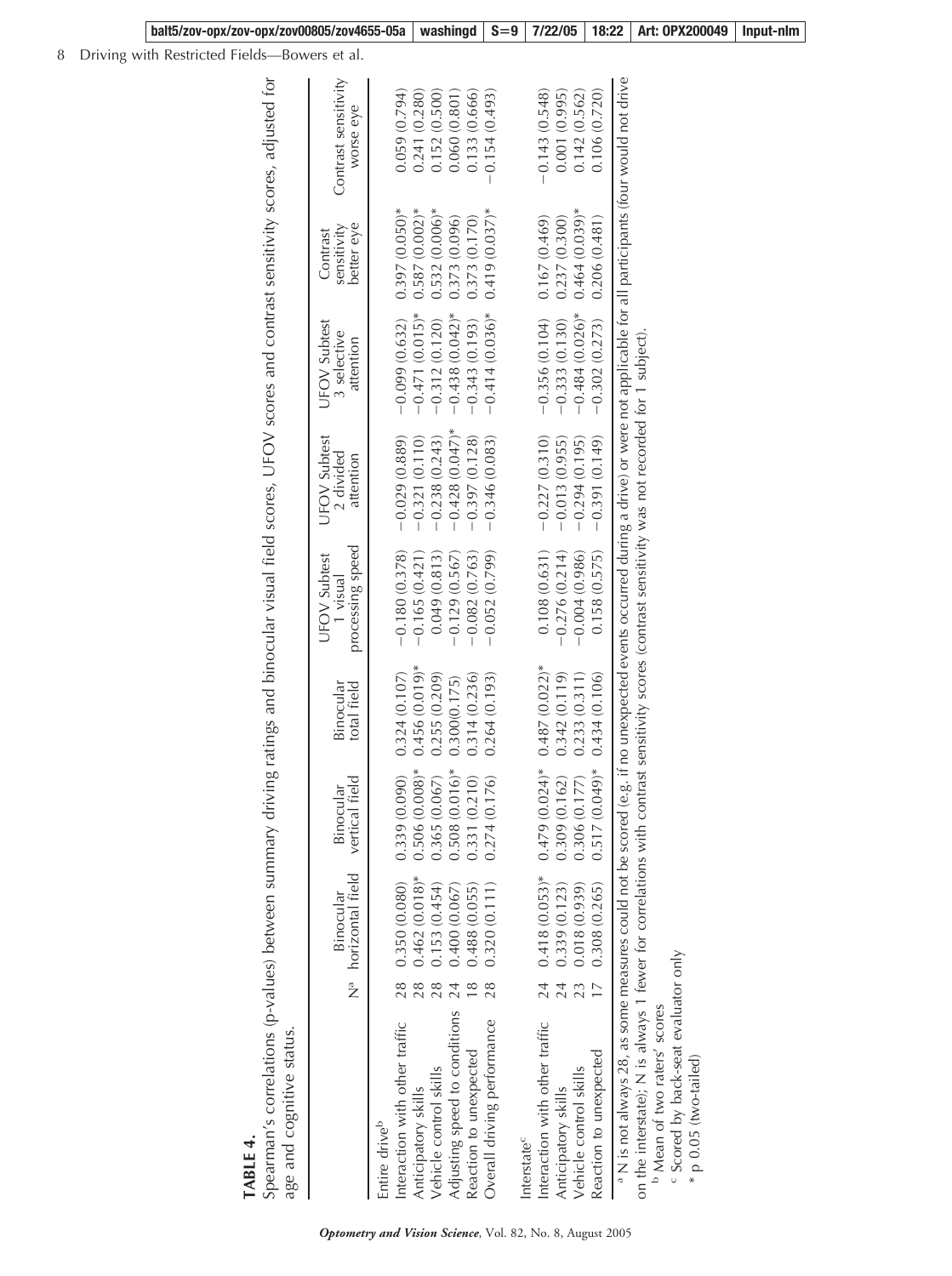Driving with Restricted Fields—Bowers et al. 9



#### **FIGURE 3.**

Scatter plots of raw data for global driving scores and binocular visual field scores and contrast sensitivity scores, for which the correlations (adjusted for age and cognitive status) were significant (p ≤ 0.05; Table 4). (a) Horizontal field extent and anticipatory skills. (b) Contrast sensitivity (better eye) and overall driving performance. More restricted fields and poorer contrast sensitivity scores were associated with poorer driving performance (lower score represents worse performance).

roadway during interstate driving. UFOV subtest 1 was unrelated to global scores. Divided attention problems (UFOV subtest 2) were associated with poorer scores on adjusting speed to traffic conditions. Difficulties with selective attention (UFOV subtest 3) were associated with a number of global scores including poorer ratings for anticipatory skills, adjusting speed to traffic conditions, vehicle control skills on the interstate and overall driving performance. Poorer contrast sensitivity in the better eye was also associated with several global scores including poorer ratings for interaction with other traffic, anticipatory skills, vehicle control skills (whole route and interstate), and overall driving performance (Figure 3b).

Table 5 displays associations between various aspects of driving exposure and the field characteristics, UFOV scores and contrast sensitivity scores. The only aspect of the binocular visual field significantly ( $p \le 0.05$ ) associated with exposure was the horizontal field; those with narrower fields tended to drive to fewer places per week (Fig. 4) and made fewer trips per week. UFOV score and contrast sensitivity were not associated with driving exposure.

#### **DISCUSSION**

**T5**

**F4**

These results are consistent with the notion that even mild to moderate peripheral visual field restrictions can negatively impact specific driving skills, especially for maneuvers for which a wide field of vision may be important. Drivers with more restricted fields showed poorer skills in speed matching when changing lanes, and poorer skills in maintaining lane position and keeping to the path of the curve when driving around curves. By comparison, there were no significant correlations between field extent and driving skills in other situations that require information primarily from the central visual field, e.g., maintaining appropriate following distance and speed on straight road segments, and determining the correct stop position at an intersection. The effects of restricted peripheral fields on driving skills were also apparent in the summary measures of driving performance, assessed for the entire test drive, where more restricted fields were associated with poorer ratings for anticipatory skills.

Both horizontal and vertical field extent were related to the driving skills of path keeping and lane position during curve taking, and vertical field extent was related to path keeping when making a turn. Similarly, drivers with restricted peripheral fields in a driving simulator evaluation<sup>19</sup> were found to have poorer lane positioning skills, deviating to the left in left curves and to the right in right curves, than drivers with central visual field defects whose lateral lane position did not vary as a function of the curvature of the road. The importance of the vertical field in curve taking is implicit in the double model of steering proposed by Donges<sup>48</sup> and is supported by the findings of Land and Horwood.<sup>49</sup> More distant parts of the road, close to the horizon in the vertical meridian, provide information about road curvature, whereas accurate position-in-lane information comes from the nearer part of the road further below the horizon (about 10° below).<sup>49</sup> The drivers in our study had only mild restrictions of the vertical field; the narrowest measured extent (50°) is greater than the vertical field of view through a typical windshield, nevertheless mild vertical field narrowing did adversely affect path keeping both in curve taking and when making turns. Currently, visual field requirements for driver licensing are primarily specified in terms of the horizontal field diameter.<sup>1</sup> However, our results suggest that vertical field extent may also be an important consideration, especially in turning or curve-taking maneuvers.

Previous studies, which have reported an effect of peripheral visual field restriction on aspects of driving performance, have either used simulations of severe visual field restrictions on a closed course,<sup>11,16,18</sup> or have carried out driving simulator evaluations using patients with more restricted fields than the sample in this study.<sup>19,21</sup> The only study of the relationship between field extent and driving performance, which has a similar range of restricted horizontal visual field diameters (130°  $\pm$  21°, range 70°–140°)<sup>20</sup> to the range in this study, failed to find any significant correlations between binocular field width and driving performance in a driving simulator; furthermore there were no difference in scores between drivers with peripheral field loss and the control group of normally sighted drivers who were matched for age, gender and driving exposure. The difference in findings between this driving simulator evaluation<sup>20</sup> and our on-road evaluation of drivers with mild to moderate peripheral field loss may relate to differences in the duration of the driving assessment  $(5 \text{ min compared to} > 30)$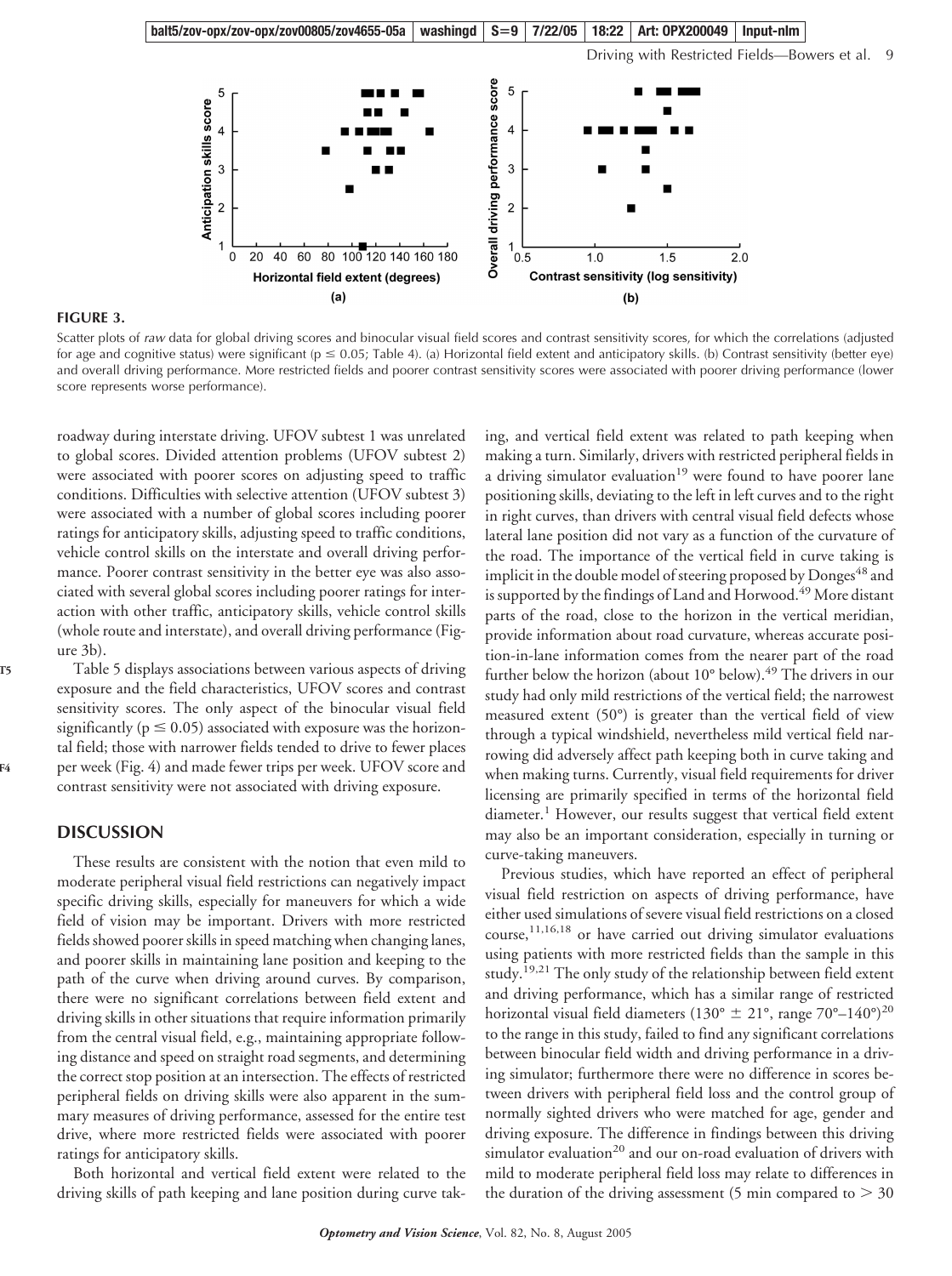| 10 | Driving with                                                                                                      | Restricted                                          | et al.<br>Fields                                                                                                                                                                                                                                                                                                                                                |
|----|-------------------------------------------------------------------------------------------------------------------|-----------------------------------------------------|-----------------------------------------------------------------------------------------------------------------------------------------------------------------------------------------------------------------------------------------------------------------------------------------------------------------------------------------------------------------|
|    |                                                                                                                   | worse eye<br>sensitivity<br>Contrast                | 0.016(0.945)<br>0.026(0.908)<br>0.252 (0.258)<br>0.090(0.690)                                                                                                                                                                                                                                                                                                   |
|    |                                                                                                                   | better eye<br>sensitivity<br>Contrast               | 0.254(0.221)<br>0.389(0.055)<br>0.307(0.135)<br>0.317 (0.122)                                                                                                                                                                                                                                                                                                   |
|    |                                                                                                                   | Subtest 3<br>selective<br>attention<br>UFOV         | $-0.150(0.464)$<br>$-0.120(0.561)$<br>0.087(0.672)<br>$-0.174(0.395)$                                                                                                                                                                                                                                                                                           |
|    |                                                                                                                   | Subtest 2<br>divided<br>attention<br>UFOV           | $-0.161(0.433)$<br>0.019(0.925)<br>$-0.188(0.359)$<br>$-0.206(0.312)$                                                                                                                                                                                                                                                                                           |
|    | variables $^{\rm a}$ and binocular visual field scores, UFOV scores and contrast sensitivity scores, adjusted for | processing speed<br><b>UFOV</b> Subtest<br>1 visual | $-0.017(0.993)$<br>$-0.165(0.419)$<br>$-0.012(0.955)$<br>0.013(0.948)                                                                                                                                                                                                                                                                                           |
|    |                                                                                                                   | Binocular<br>total<br>field                         | 0.063(0.760)<br>0.268(0.185)<br>0.059(0.775)<br>0.353(0.077)                                                                                                                                                                                                                                                                                                    |
|    |                                                                                                                   | Binocular<br>vertical<br>field                      | $-0.003(0.988)$<br>0.260 (0.200)<br>0.134(0.513)<br>$-0.090(0.663)$                                                                                                                                                                                                                                                                                             |
|    |                                                                                                                   | Binocular<br>horizontal<br>field                    | $0.617(0.001)*$<br>$0.543(0.004)$ *<br>0.340 (0.090)<br>0.316(0.116)                                                                                                                                                                                                                                                                                            |
|    |                                                                                                                   | $\frac{1}{2}$                                       | 28<br>28<br>28<br>28                                                                                                                                                                                                                                                                                                                                            |
|    | Spearman's correlations (p-values) between driving exposure<br>age and cognitive status.<br>TABLE 5.              |                                                     | <sup>b</sup> Contrast sensitivity scores were not recorded for one subject; therefore, sample sizes are one fewer for contrast sensitivity correlations<br><sup>a</sup> As reported on the Driving Habits Questionnaire. <sup>44</sup><br>Places driven per week<br>Miles driven per week<br>Days driven per week<br>* p.05 (two-tailed)<br>Trips made per week |

**balt5/zov-opx/zov-opx/zov00805/zov4655-05a** washingd S=9



**9 7/22/05 18:22 Art: OPX200049 Input-nlm**

#### **FIGURE 4.**

Scatterplot of driving exposure (number of places visited per week) as a function of horizontal field extent. Drivers with more restricted fields drove to fewer places.

min), differences in the driving environment (virtual compared to a real traffic environment), or differences in the sensitivity of the assessment to the effects of peripheral field loss. Our assessment comprised detailed scoring of specific skills and maneuvers, including those that *a priori* would be expected to be affected by peripheral field loss, whereas Szlyk et al.<sup>20</sup> used a general set of simulator performance indices and did not score performance for specific maneuvers.

In addition to our primary research question, the relationship between visual field extent and driving performance, we also examined the relationship between driving skills and UFOV and contrast sensitivity. Slower processing speeds (UFOV subtest 1) and divided attention problems (UFOV subtest 2) were primarily associated with poor driving skills for specific maneuvers (merging, curve taking, interstate exiting), whereas difficulties with selective attention (UFOV subtest 3) were associated with poorer scores on summary driving measures (including overall driving performance and anticipatory skills). The trends in our data are consistent with previously reported associations between reduced performance on UFOV tests and both crash-involvement $6,8,30$  and reduced driving performance on closed-road circuits<sup>16,17,28</sup> and open-road courses.<sup>31</sup>

Poorer contrast sensitivity scores were associated both with poorer driving skills for specific maneuvers as well as poorer ratings on summary driving measures. Szlyk et al.<sup>20</sup> reported that lower contrast sensitivity was correlated with slower driving speeds in a driving simulator evaluation of patients with mild to moderate visual field restrictions. Similarly, we found that lower contrast sensitivity scores were associated with difficulties in speed matching when changing lanes and maintaining an appropriate speed during curve taking. Our finding of significant associations between contrast sensitivity and overall driving performance is consistent with previously reported associations between contrast sensitivity score and overall driving score on closed-road<sup>16,17,28</sup> and open-road courses.<sup>31</sup> Given that subjects in our study were recruited on the basis of peripheral visual field restriction, not contrast sensitivity impairment, it is noteworthy that we found significant associations between contrast sensitivity and driving skills. This underscores the potential importance of contrast sensitivity as a predictor of driving performance.

The majority of driving skill ratings were in the 3 to 5 range, i.e., from unsatisfactory (but does not compromise safety) through to excellent; only one participant was rated unsafe to drive based on driving performance across the whole course (his horizontal visual

## **TABLE 5.** TABLE 5.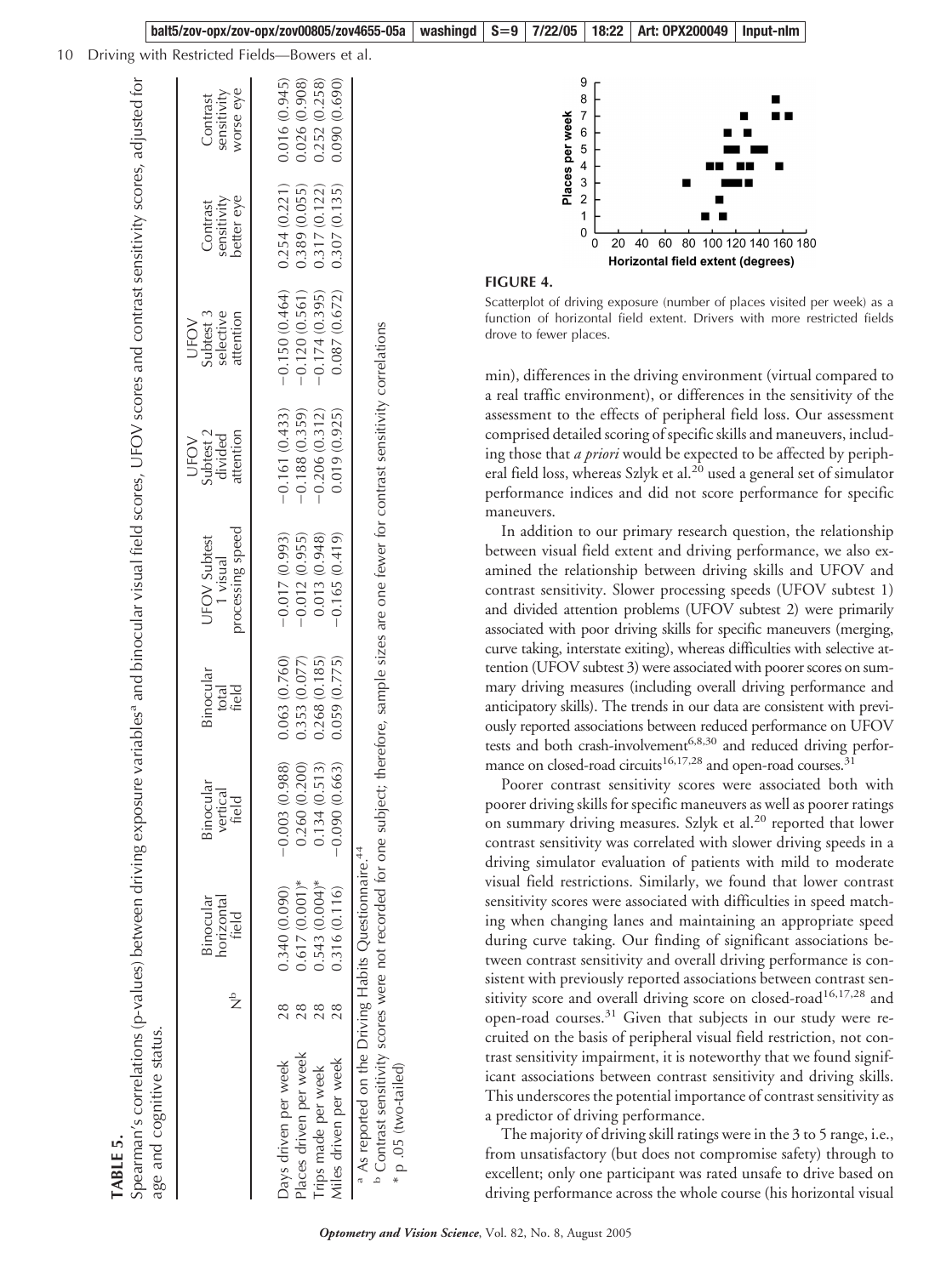#### **balt5/zov-opx/zov-opx/zov00805/zov4655-05a** washingd S=9 **9 7/22/05 18:22 Art: OPX200049 Input-nlm**

Driving with Restricted Fields—Bowers et al. 11

field was 109°). By comparison, in an on-road study of drivers with more restricted peripheral fields than the range in this study (mean  $84^\circ \pm 35^\circ$ compared to  $123^\circ \pm 20^\circ$  here), only  $43\%$  passed a test of practical fitness to drive.<sup>19</sup> As previously reported for drivers with peripheral field loss,<sup>9</sup> drivers in the current study appeared to be aware of their visual limitations and self-regulated their driving accordingly; those with more restricted fields drove to fewer places and made fewer trips per week.

Our results demonstrate, in a small sample of drivers, that mild to moderate peripheral visual field restrictions adversely affect specific driving skills in maneuvers for which a wide field of vision is likely to be important (although the majority of subjects were regarded as safe drivers). From this preliminary study, the skills and maneuvers, which should be evaluated in subsequent investigations of driving with peripheral field loss, can be identified. A follow up study employing similar assessment methods with a larger sample of drivers and a wider range of field extents would be necessary to determine the minimum field extent required for safe driving.

#### **ACKNOWLEDGMENTS**

*This research was supported by National Institutes of Health grants EY12860 (EP), P50-AG11684 (CO) and R21-EY14071 (CO), Research to Prevent Blindness, Inc., the EyeSight Foundation of Alabama, and the UAB Driving Assessment Clinic. Cynthia Owsley is a Research to Prevent Blindness Senior Scientific Investigator. We thank Mark Tant and Kent Higgins for help in the conceptual design of driving test courses and assessment procedures for the visually impaired.*

*Submitted: November 30, 2004; accepted March 30, 2005.*

#### **REFERENCES**

- 1. Peli E, Peli D. Driving with Confidence: A Practical Guide to Driving with Low Vision. River Edge, NJ: World ScientificPress; 2002.
- 2. Lennie P, Van Hemel SB, eds. Committee on Disability Determination for Individuals with Visual Impairments. Division of Behavioral and Social Sciences and Education, National Research Council. Visual Impairments: Determining Eligibility for Social Security Benefits. Washington DC: National Academy Press; 2002.
- 3. Danielson RW. The relationship of fields of vision to safety in driving; with a report of 680 drivers examined by various screening methods. Am J Ophthalmol 1957;44:657–80.
- 4. Burg A. The Relationship between Vision Test Scores and Driving Record: General Findings, Report 67-24. Los Angeles: University of California, Los Angeles, Department of Engineering; 1967.
- 5. Johnson CA, Keltner JL. Incidence of visual field loss in 20,000 eyes and its relationship to driving performance. Arch Ophthalmol. 1983; 101:371–5.
- 6. Ball K, Owsley C, Sloane ME, Roenker DL, Bruni JR. Visual attention problems as a predictor of vehicle crashes in older drivers. Invest Ophthalmol Vis Sci 1993;34:3110–23.
- 7. Decina LE, Staplin L. Retrospective evaluation of alternative vision screening criteria for older and younger drivers. Accid Anal Prev 1993;25:267–75.
- 8. Owsley C, Ball K, McGwin G, Sloane ME, Roenker DL, White MF, Overley ET. Visual processing impairment and risk of motor vehicle crash among older adults. JAMA 1998;279:1083–8.
- 9. McGwin Jr., G, Mays A, Joiner W, Decarlo DK, McNeal S, Owsley C. Is glaucoma associated with motor vehicle collision involvement and driving avoidance? Invest Ophthalmol Vis Sci 2004;45:3934–9.
- 10. Coeckelbergh TR, Cornelissen FW, Brouwer WH, Kooijman AC. The effect of visual field defects on eye movements and practical fitness to drive. Vision Res. 2002;42:669–77.
- 11. Wood JM, Troutbeck R. Effect of restriction of the binocular visual field on driving performance. Ophthal Physiol Opt 1992;12:291–8.
- 12. Odenheimer GL, Beaudet M, Jette AM, Albert MS, Grande L, Minaker KL. Performance-based driving evaluation of the elderly driver: safety, reliability, and validity. J Gerontol 1994;49:M153-9.
- 13. McKnight AJ, McKnight AS. Multivariate analysis of age-related driver ability and performance deficits. Accid Anal Prev 1999;31: 445–54.
- 14. Wood JM, Mallon K. Comparison of driving performance of young and old drivers (with and without visual impairment) measured during in-traffic conditions. Optom Vis Sci 2001;78:343–9.
- 15. Uc EY, Rizzo M, Anderson SW, Shi Q, Dawson JD. Driver routefollowing and safety errors in early Alzheimer disease. Neurology 2004;63:832–7.
- 16. Wood JM, Dique T, Troutbeck R. The effect of artificial visual impairment on functional visual fields and driving performance. Clin Vis Sci 1993;8:563–75.
- 17. Wood JM, Troutbeck R. Effect of visual impairment on driving. Hum Factors 1994;36:476–87.
- 18. Wood JM, Troutbeck R. Elderly drivers and simulated visual impairment. Optom Vis Sci 1995;72:115–24.
- 19. Coeckelbergh TR, Brouwer WH, Cornelissen FW, Van Wolffelaar, P, Kooijman AC. The effect of visual field defects on driving performance: a driving simulator study. Arch Ophthalmol 2002;120: 1509–16.
- 20. Szlyk JP, Taglia DP, Paliga J, Edward DP, Wilensky JT. Driving performance in patients with mild to moderate glaucomatous clinical vision changes. J Rehabil Res Dev 2002;39:467–81.
- 21. Szlyk JP, Alexander KR, Severing K, Fishman GA. Assessment of driving performance in patients with retinitis pigmentosa. Arch Ophthalmol 1992;110:1709–13.
- 22. Sodhi M, Reimer B, Tant M, Peli E, Bowers AR, Woods RL, Higgins K, Turco P Driver performance evaluation: considerations underlying selection and design of routes. In: Vision in Vehicles X. Amsterdam: Elsevier Sciences Publishers, 2005:in press.
- 23. Charman WN. Vision and driving–a literature review and commentary. Ophthal Physiol Opt 1997;17:371–91.
- 24. Owsley C, McGwin Jr.. G, Vision impairment and driving. Surv Ophthalmol 1999;43:535–50.
- 25. Edwards JD, Vance DE, Wadley VG, Cissell GM, Roenker D, Ball K. Reliability and validity of useful field of view test scores as administered by personal computer. J Clin Exp Neuropsychol 2005:in press.
- 26. Owsley C, Sloane M, McGwin Jr., G, Ball, K. Timed instrumental activities of daily living tasks: relationship to cognitive function and everyday performance assessments in older adults. Gerontology 2002; 48:254–65.
- 27. Edwards JD, Wadley VG, Myers RS, Roenker DL, Cissell GM, Ball KK. Transfer of a speed of processing intervention to near and far cognitive functions. Gerontology 2002;48:329–40.
- 28. Wood JM. Age and visual impairment decrease driving performance as measured on a closed-road circuit. Hum Factors 2002;44:482–94.
- 29. Owsley C, McGwin Jr.. G Association between visual attention and mobility in older adults. J Am Geriatr Soc 2004;52:1901–6.
- 30. Owsley C, McGwin Jr., G, Phillips, JM, McNeal SF, Stalvey BT. Impact of an educational program on the safety of high-risk, visually impaired, older drivers. Am J Prev Med 2004;26:222–9.
- 31. Coeckelbergh TR, Brouwer WH, Cornelissen FW, Kooijman AC. Predicting practical fitness to drive in drivers with visual field defects caused by ocular pathology. Hum Factors 2004;46:748–60.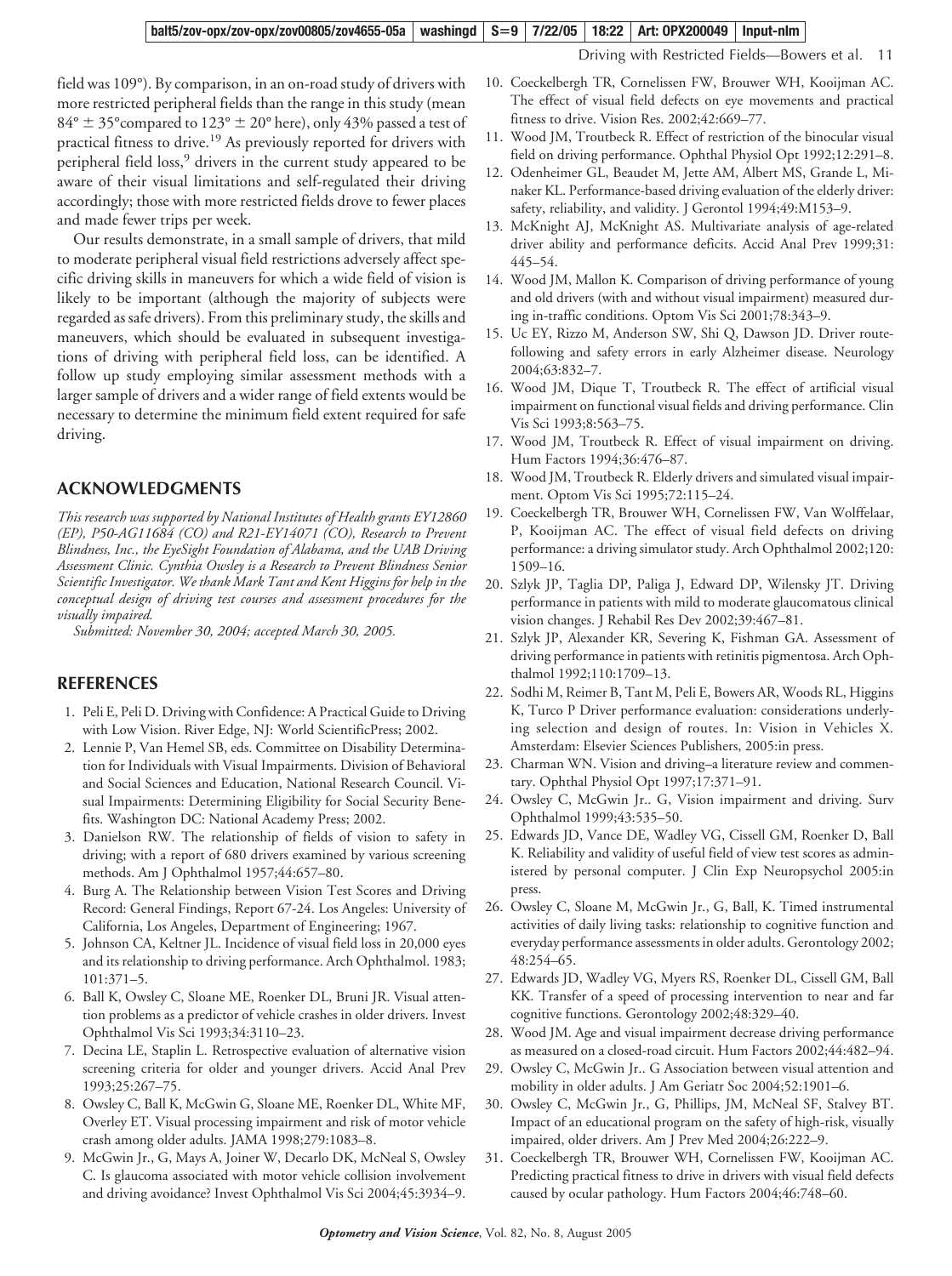#### **balt5/zov-opx/zov-opx/zov00805/zov4655-05a washingd** S=9 **9 7/22/05 18:22 Art: OPX200049 Input-nlm**

- 12 Driving with Restricted Fields—Bowers et al.
- 32. Marron JA, Bailey IL. Visual factors and orientation-mobility performance. Am J Optom Physiol Opt 1982;59:413–26.
- 33. Haymes S, Guest D, Heyes A, Johnston A. Mobility of people with retinitis pigmentosa as a function of vision and psychological variables. Optom Vis Sci 1996;73:621–37.
- 34. Geruschat DR, Turano KA, Stahl JW. Traditional measures of mobility performance and retinitis pigmentosa. Optom Vis Sci 1998;75: 525–37.
- 35. Hassan SE, Lovie-Kitchin JE, Woods RL. Vision and mobility performance of subjects with age-related macular degeneration. Optom Vis Sci 2002;79:697–707.
- 36. Ferris III FL, Kassoff, A, Bresnick GH, Bailey I. New visual acuity charts for clinical research. Am J Ophthalmol 1982;94:91–6.
- 37. Pelli DG, Robson JG, Wilkins AJ. The design of a new letter chart for measuring contrast sensitivity. Clin Vis Sci 1988;2:187–199.
- 38. Elliott DB, Bullimore MA, Bailey IL. Improving the reliability of the Pelli-Robson contrast sensitivity test. Clin Vis Sci 1991;6:471–5.
- 39. DVLA Drivers Medical Group. For Medical Practitioners: At A Glance Guide to the Current Medical Standards of Fitness to Drive. Swansea, UK: Driver Vehicle Licensing Authority; 2004.
- 40. McLean IM, Mueller E, Buttery RG, Mackey DA. Visual field assessment and the Austroads driving standard. Clin Experiment Ophthalmol 2002;30:3–7.
- 41. Garcia-Perez MA, Peli E. Luminance artifacts of cathode-ray tube displays for vision research. Spat Vis 2001;14:201–15.
- 42. Owsley C, McGwinJr., G Sloane, M, Wells J, Stalvey BT, Gauth-

reaux S. Impact of cataract surgery on motor vehicle crash involvement by older adults. Jama 2002;288:841–9.

- 43. Folstein MF, Folstein SE, McHugh PR. "Mini-mental state". A practical method for grading the cognitive state of patients for the clinician. J Psychiatr Res 1975;12:189–98.
- 44. Owsley C, Stalvey B, Wells J, Sloane ME. Older drivers and cataract: driving habits and crash risk. J Gerontol A Biol Sci Med Sci 1999;54: M203–11.
- 45. Murakami E, Wagner DP. Comparison between Computer-Assisted Self-interviewing Using GPS with Retrospective Trip Reporting Using Telephone Interviews. Washington DC: U.S. Department of Transportation; 1997.
- 46. Feise RJ. Do multiple outcome measures require p-value adjustment? BMC Med Res Methodol 2002;2:8.–
- 47. Bender R, Lange S. Adjusting for multiple testing–when and how? J Clin Epidemiol 2001;54:343–9.
- 48. Donges E. A 2-level model of driver steering behavior. Hum Factors 1978;29:691–707.
- 49. Land M, Horwood J. Which parts of the road guide steering? Nature 1995;377:339–40.

#### **Alex Bowers**

*The Schepens Eye Research Institute 20 Staniford Street Boston MA 02114 email: abowers@vision.eri.harvard.edu*